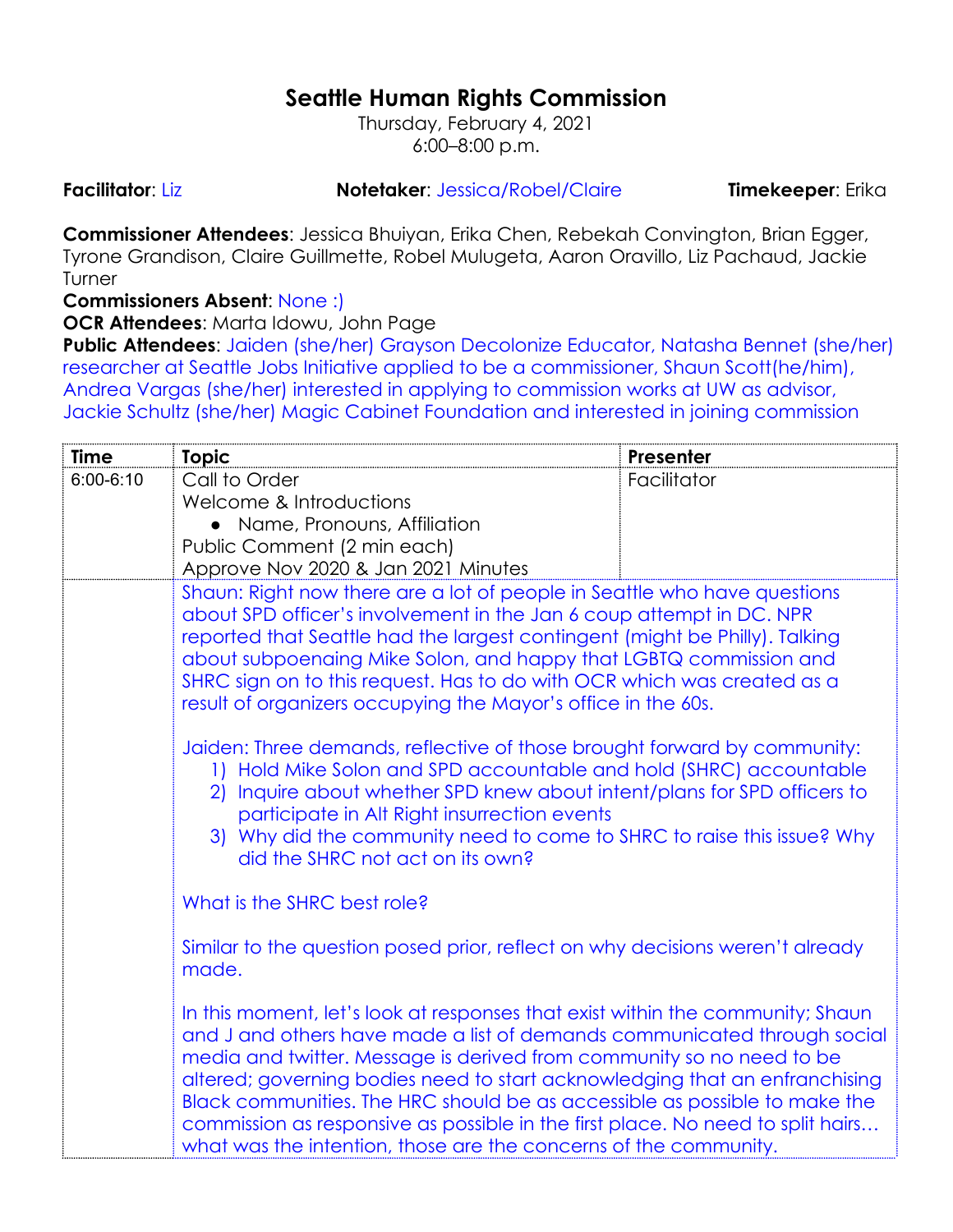|             | This is an enormous problem and the response to this situation should be like<br>that to coronavirus. Racism is a public health threat and it is fundamentally<br>not being interrogated in such a manner. 9/11 affected how we traveled,<br>related, etc.<br>There is a similar level of disbelief of what happened on January 6 and there is<br>a general understanding of all that has happened but there is considerably<br>weaker of a response in comparison. What does the response to Jan 6 look<br>like in terms of mass policy reform. We can't reflect on this year with regret on<br>what we could've done immediately in response given the urgency that is<br>being felt<br>Feeling that people who are fighting the good fight are being dehumanized.<br>This, as much of an issue as it is on a national scale, it is very much impacting<br>Seattle, the number of people in Seattle who have been wronged by SPD<br>and our legal system are far too many<br>There are so many people distressed and feeling attacked by white<br>supremacist Trump supporters who are coming into our city and terrorizing us<br>We will coordinate with Shaun and J. to have a progressive wave of calling<br>out, letters in request, and shaming<br>One of the requests in the letter is to specifically address SPOG<br>Investigate the current investigations regarding police officers involved in SPD<br>and insurrection |                                      |  |
|-------------|-------------------------------------------------------------------------------------------------------------------------------------------------------------------------------------------------------------------------------------------------------------------------------------------------------------------------------------------------------------------------------------------------------------------------------------------------------------------------------------------------------------------------------------------------------------------------------------------------------------------------------------------------------------------------------------------------------------------------------------------------------------------------------------------------------------------------------------------------------------------------------------------------------------------------------------------------------------------------------------------------------------------------------------------------------------------------------------------------------------------------------------------------------------------------------------------------------------------------------------------------------------------------------------------------------------------------------------------------------------------------------------------------------------------------------------|--------------------------------------|--|
|             |                                                                                                                                                                                                                                                                                                                                                                                                                                                                                                                                                                                                                                                                                                                                                                                                                                                                                                                                                                                                                                                                                                                                                                                                                                                                                                                                                                                                                                     |                                      |  |
|             |                                                                                                                                                                                                                                                                                                                                                                                                                                                                                                                                                                                                                                                                                                                                                                                                                                                                                                                                                                                                                                                                                                                                                                                                                                                                                                                                                                                                                                     |                                      |  |
|             |                                                                                                                                                                                                                                                                                                                                                                                                                                                                                                                                                                                                                                                                                                                                                                                                                                                                                                                                                                                                                                                                                                                                                                                                                                                                                                                                                                                                                                     |                                      |  |
|             |                                                                                                                                                                                                                                                                                                                                                                                                                                                                                                                                                                                                                                                                                                                                                                                                                                                                                                                                                                                                                                                                                                                                                                                                                                                                                                                                                                                                                                     |                                      |  |
|             |                                                                                                                                                                                                                                                                                                                                                                                                                                                                                                                                                                                                                                                                                                                                                                                                                                                                                                                                                                                                                                                                                                                                                                                                                                                                                                                                                                                                                                     |                                      |  |
|             |                                                                                                                                                                                                                                                                                                                                                                                                                                                                                                                                                                                                                                                                                                                                                                                                                                                                                                                                                                                                                                                                                                                                                                                                                                                                                                                                                                                                                                     |                                      |  |
|             | Next steps: regrouping for the scope and recommendations of the letter                                                                                                                                                                                                                                                                                                                                                                                                                                                                                                                                                                                                                                                                                                                                                                                                                                                                                                                                                                                                                                                                                                                                                                                                                                                                                                                                                              |                                      |  |
| 610-620     | <b>Public SPOG Demands</b>                                                                                                                                                                                                                                                                                                                                                                                                                                                                                                                                                                                                                                                                                                                                                                                                                                                                                                                                                                                                                                                                                                                                                                                                                                                                                                                                                                                                          | Leadership Team & External<br>Guests |  |
|             |                                                                                                                                                                                                                                                                                                                                                                                                                                                                                                                                                                                                                                                                                                                                                                                                                                                                                                                                                                                                                                                                                                                                                                                                                                                                                                                                                                                                                                     |                                      |  |
| $6:20-6:40$ | 2021 Work Plan Draft Review & Next Steps                                                                                                                                                                                                                                                                                                                                                                                                                                                                                                                                                                                                                                                                                                                                                                                                                                                                                                                                                                                                                                                                                                                                                                                                                                                                                                                                                                                            | Rebekah Fonden                       |  |
|             | Please add comments and/or use suggesting mode to make edits here:<br>https://docs.google.com/document/d/1Ss_4ecJjd4CKvAYqPgOcUjHPiUBznGS<br>zYXwamFG9Q9I/edit?usp=sharing                                                                                                                                                                                                                                                                                                                                                                                                                                                                                                                                                                                                                                                                                                                                                                                                                                                                                                                                                                                                                                                                                                                                                                                                                                                          |                                      |  |
| $6:40-7:20$ | Jan-Feb Sprint = Recruit/Onboard New Com<br>Recruiting/Marketing the application<br><b>Interviews</b><br>Selection process<br>Onboarding plan                                                                                                                                                                                                                                                                                                                                                                                                                                                                                                                                                                                                                                                                                                                                                                                                                                                                                                                                                                                                                                                                                                                                                                                                                                                                                       | All                                  |  |
|             | We do not have to have the process be defined via interviews, there are<br>multiple routes that this could be directed. Actionables would include posting<br>it onto different social media platforms.                                                                                                                                                                                                                                                                                                                                                                                                                                                                                                                                                                                                                                                                                                                                                                                                                                                                                                                                                                                                                                                                                                                                                                                                                              |                                      |  |